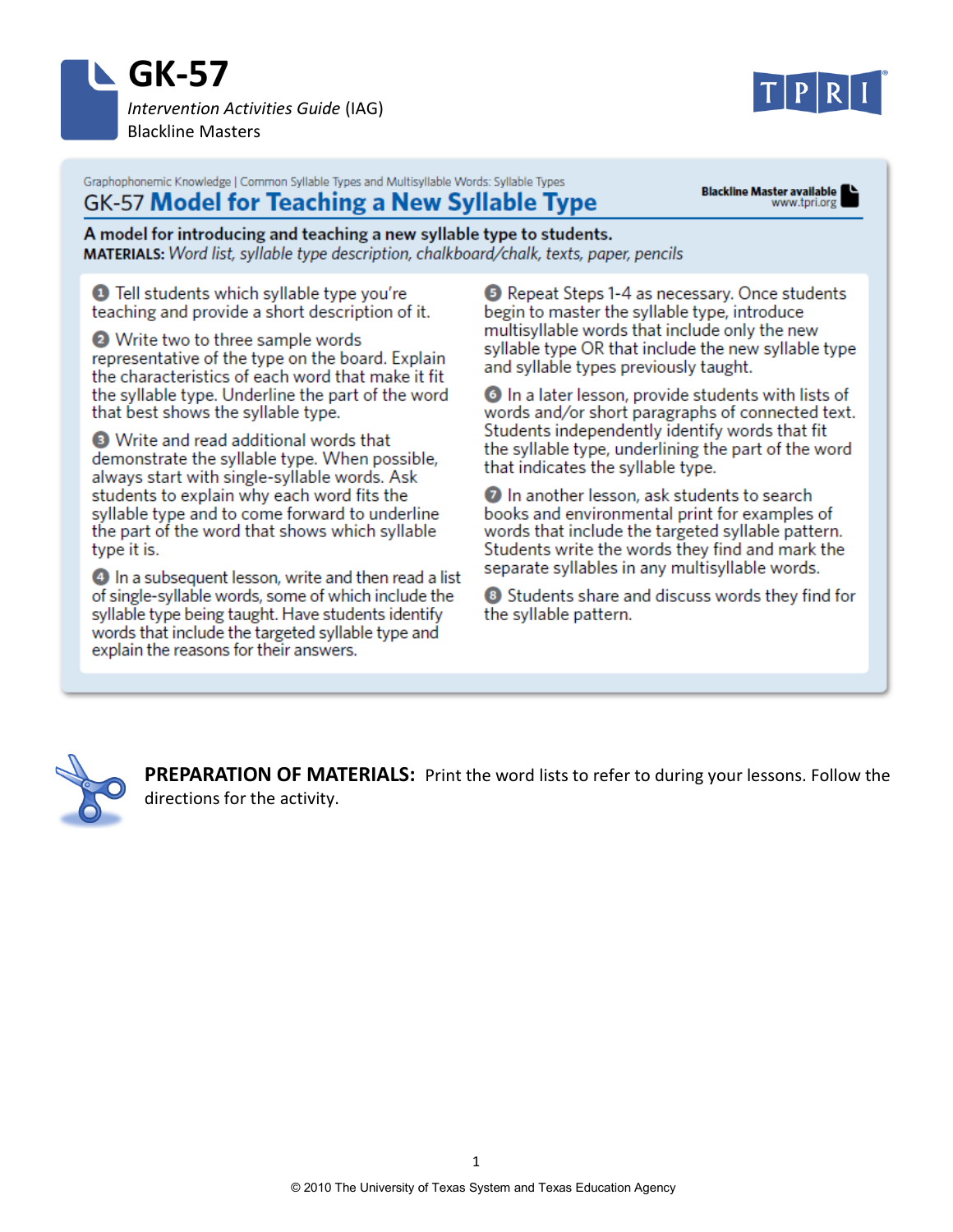**Closed Syllables:** Contain one vowel followed by one or more consonants. The vowel usually has a short sound. The vowel sound is closed in by the consonant.

| 1 Syllable | 2 Syllables |
|------------|-------------|
| crab       | basket      |
| raft       | comet       |
| map        | denim       |
| sat        | dollar      |
| hen        | exit        |
| jet        | habit       |
| kid        | limit       |
| lift       | rabbit      |
| fix        | suffix      |
| mop        | timid       |
| cup        | zigzag      |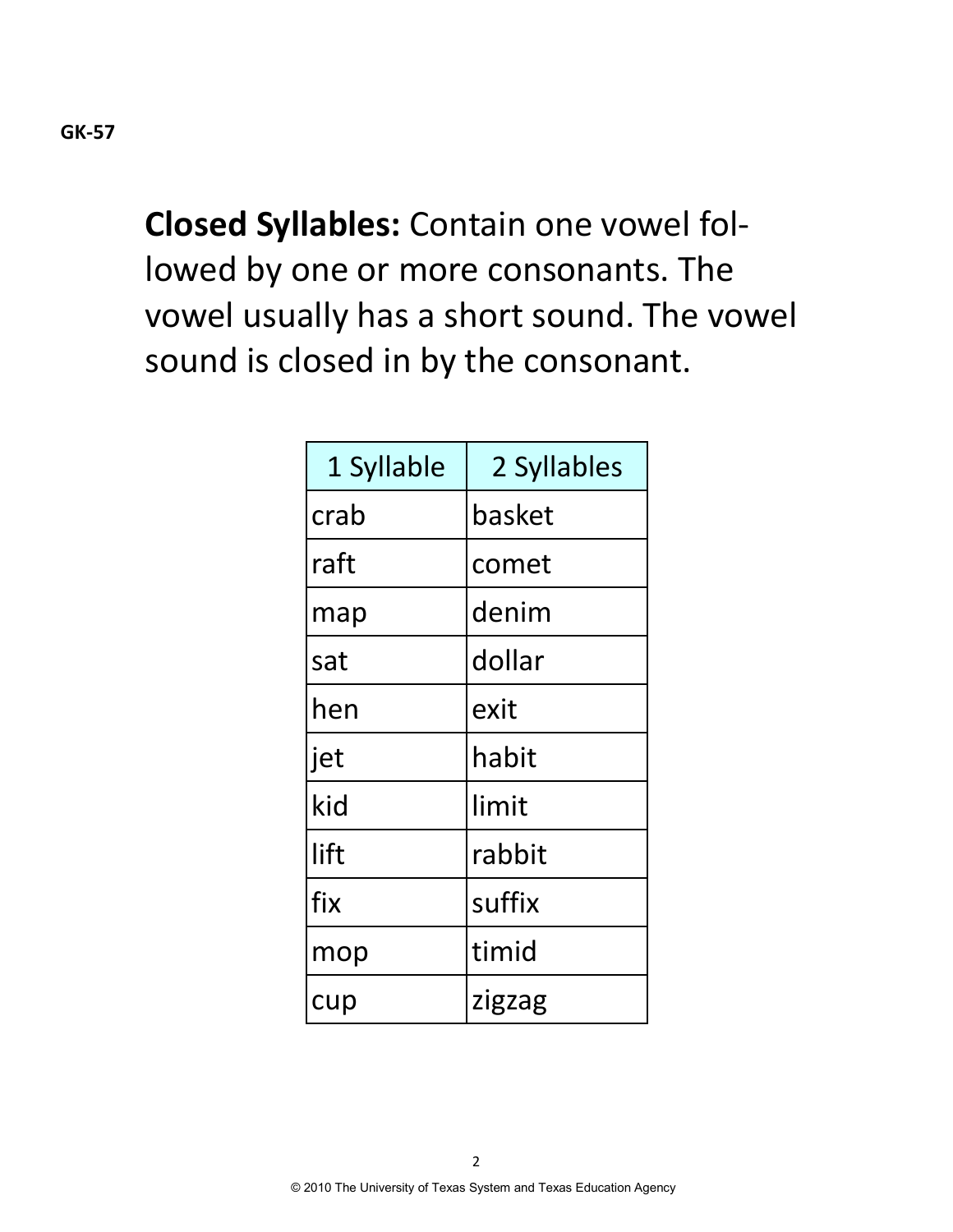## **Open Syllables:** End in a vowel, which is usually long.

| 1 Syllable | 2 Syllables |
|------------|-------------|
| he         | baby        |
| she        | COZY        |
| me         | even        |
| we         | gravy       |
| go         | human       |
| no         | local       |
| SO         | navy        |
| hi         | open        |
| my         | pony        |
| by         | table       |
| be         | unit        |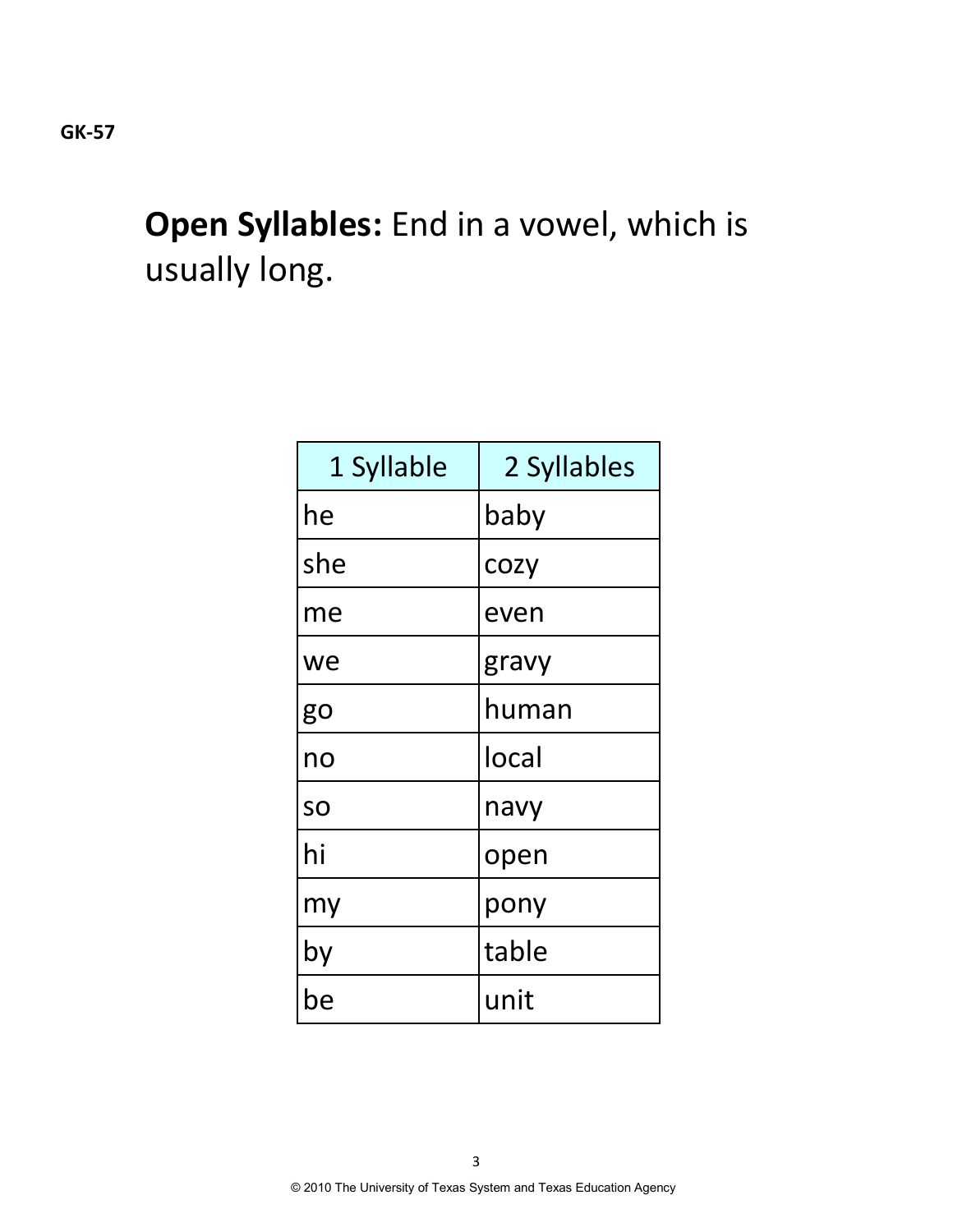#### **GK-57**

## **Vowel Digraph/Vowel Diphthong Syllables:**

Vowel digraph syllables contain two consecutive vowels that produce one sound or produce two different sounds.

Vowel diphthong syllables contain two consecutive vowels whose sounds slide together to make one sound.

| <b>Vowel Digraph Syllables</b> |             |  |
|--------------------------------|-------------|--|
| 1 Syllable                     | 2 Syllables |  |
| nail                           | agreed      |  |
| pain                           | away        |  |
| raise                          | cartoon     |  |
| may                            | display     |  |
| leak                           | indeed      |  |
| fear                           | monkey      |  |
| heel                           | pillow      |  |
| took                           | raincoat    |  |
| load                           | trainer     |  |
| clue                           | window      |  |
| sleigh                         | repeat      |  |

| <b>Vowel Diphthong Syllables</b> |             |  |
|----------------------------------|-------------|--|
| 1 Syllable                       | 2 Syllables |  |
| boy                              | allow       |  |
| coin                             | about       |  |
| joint                            | appoint     |  |
| loud                             | enjoy       |  |
| bounce                           | poison      |  |
| found                            | pointy      |  |
| house                            | annoy       |  |
| pout                             | discount    |  |
| mouth                            | compound    |  |
| joy                              | turmoil     |  |
| shout                            | exploit     |  |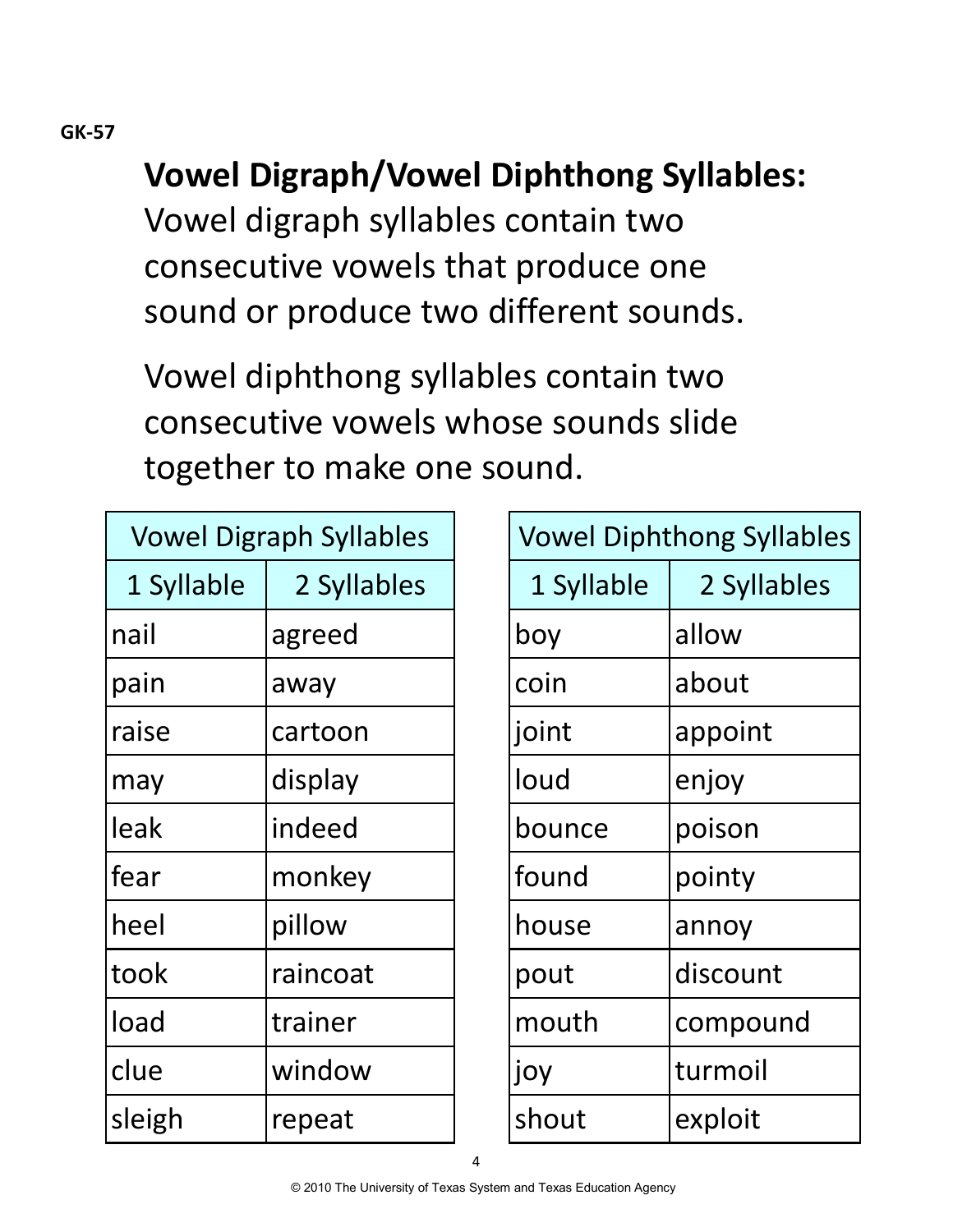#### **GK-57**

**Final Stable Syllables:** Are located in multisyllabic words and have a few common patterns. One set of final stable syllable configurations includes the letter *l*  and a vowel at the end of the word. In these words, the vowel and the letter *l* blend together, rather than the vowel having a short or long sound. Other final stable syllable configurations include a blended sound that can be taught by sight.

| $-le, -al, -el$ | -tion, -sion | -sure, -ture | -tious, -cious |
|-----------------|--------------|--------------|----------------|
| able            | nutrition    | furniture    | scrumptious    |
| bubble          | addition     | mature       | conscious      |
| fumble          | position     | mixture      | ambitious      |
| metal           | edition      | assure       | expeditious    |
| local           | tension      | capture      | infectious     |
| label           | repetition   | texture      | repetitious    |
| swivel          | mission      | composure    | nutritious     |
| nickel          | permission   | gesture      | tenacious      |
| pedal           | lesion       | measure      | delicious      |
| angle           | decision     | pleasure     | cautious       |
| apple           | transition   | culture      | superstitious  |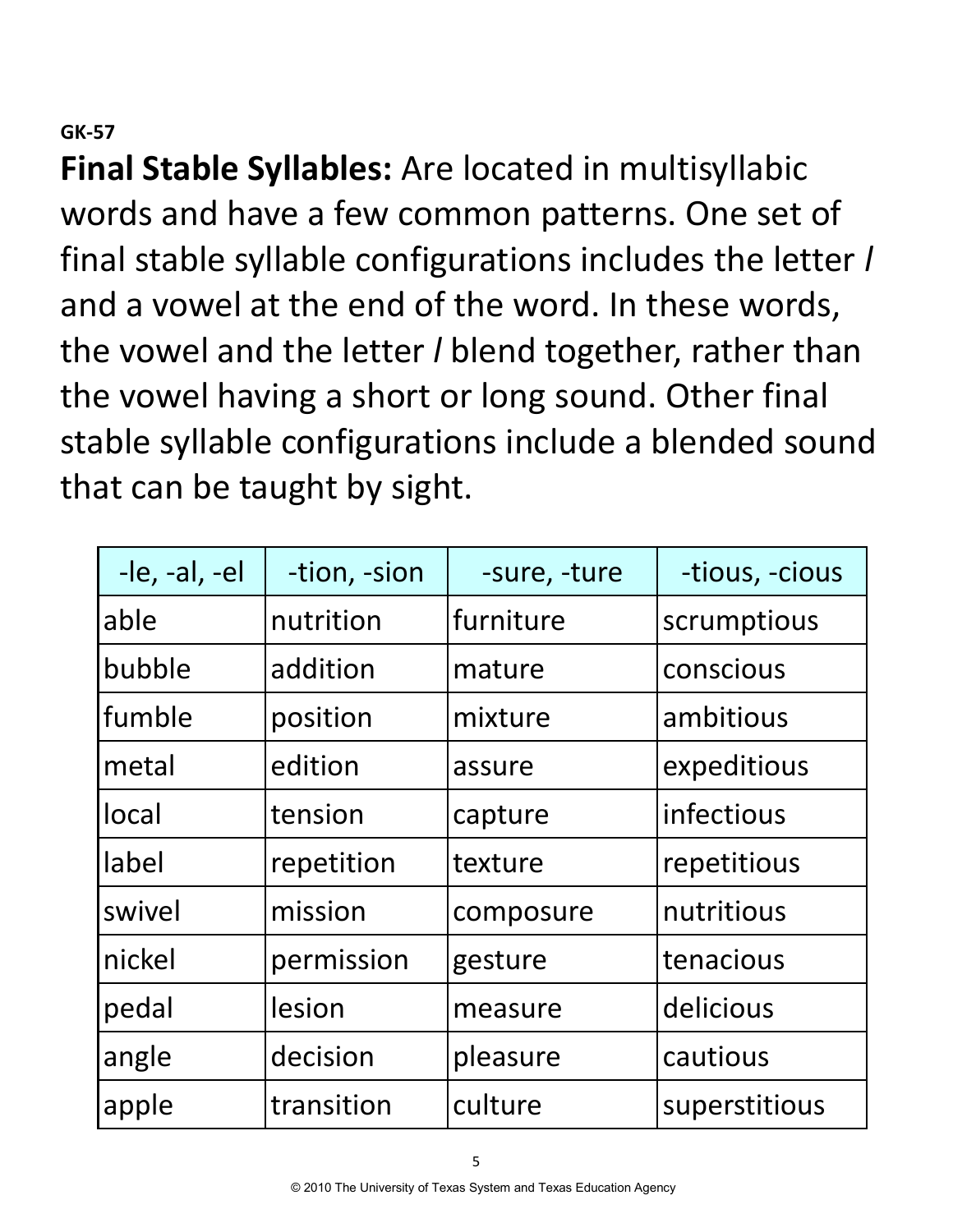# **R-Controlled Syllables:** Contain one or two vowels followed by an r, which influences the way the vowel sounds.

| ar      | er      | ir       | or      | ur       |
|---------|---------|----------|---------|----------|
| cellar  | berry   | circus   | absorb  | burlap   |
| alarm   | butter  | virtue   | before  | urgent   |
| garlic  | center  | thirsty  | forty   | urban    |
| varnish | batter  | skirmish | floral  | turnip   |
| star    | chapter | dirty    | vapor   | suburb   |
| target  | dinner  | shirt    | snorkel | nurture  |
| solar   | certain | twirl    | score   | murmur   |
| parcel  | winter  | girl     | rumor   | lemur    |
| market  | under   | stir     | razor   | duration |
| lunar   | spider  | bird     | north   | curtain  |
| jargon  | soccer  | birthday | morning | cursor   |

6